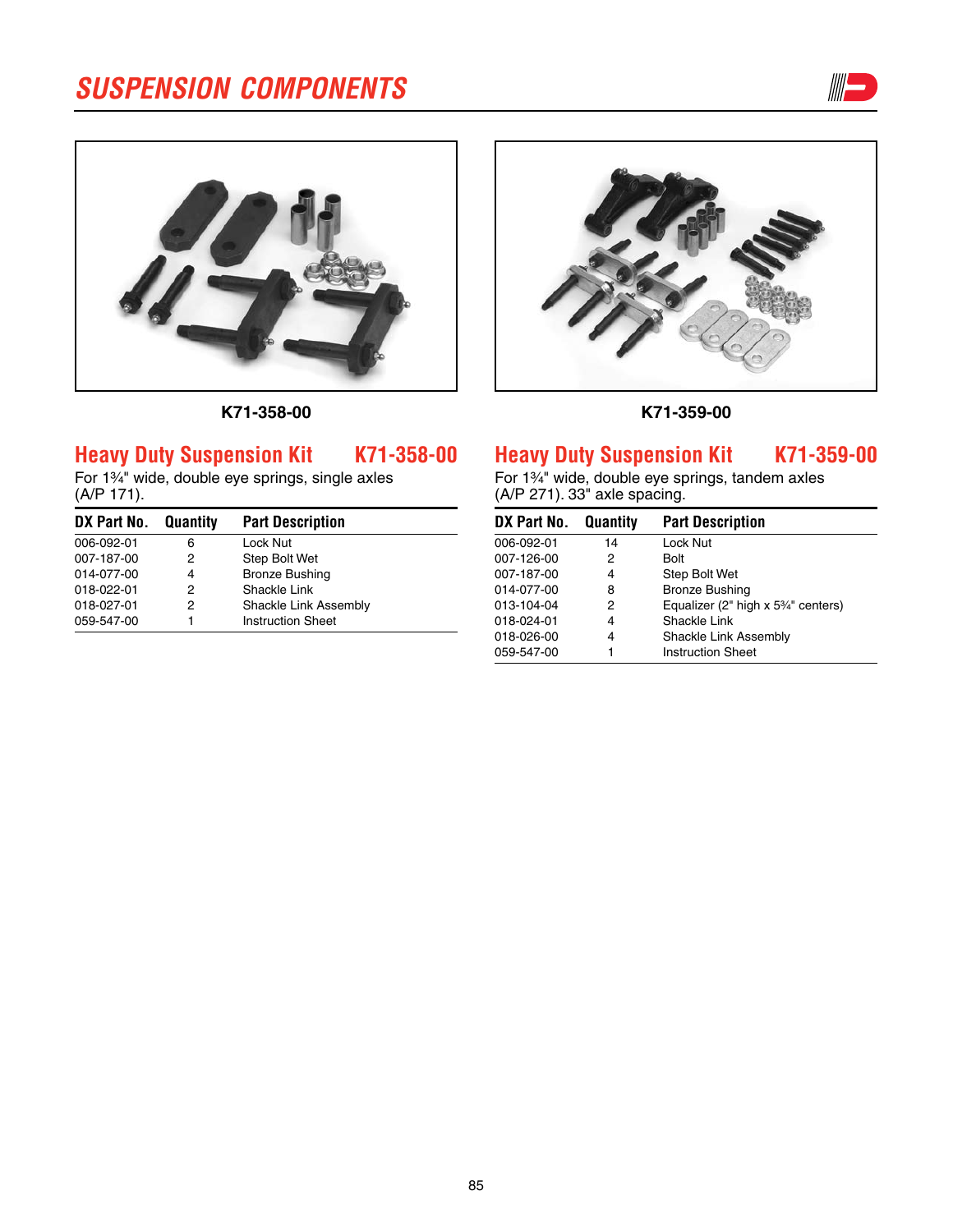



**k71-360-00**

# **Heavy Duty Suspension Kit K71-360-00**

For 1<sup>3/4"</sup> wide, double eye springs, triple axles (A/P 371).

| Dx Part No. | Quantity | <b>Part Description</b>  |
|-------------|----------|--------------------------|
| 006-092-01  | 22       | Lock Nut                 |
| 007-126-00  | 4        | Bolt                     |
| 007-187-00  | 6        | Step Bolt Wet            |
| 013-104-04  | 2        | Equalizer - Rear         |
| 013-105-04  | 2        | Equalizer - Front        |
| 014-077-00  | 12       | <b>Bronze Bushing</b>    |
| 018-024-01  | 6        | Shackle Link             |
| 018-026-00  | 6        | Shackle Link Assembly    |
| 059-547-00  |          | <b>Instruction Sheet</b> |



**k71-448-00**

# **Heavy Duty Suspension Kit K71-448-00**

For 1¾" wide, double eye springs, tandem axles with 4" high equalizer.

| DX Part No. | Quantity | <b>Part Description</b>          |
|-------------|----------|----------------------------------|
| 006-092-01  | 14       | Lock Nut                         |
| 007-126-00  | 2        | Bolt                             |
| 007-187-00  | 4        | Step Bolt Wet                    |
| 013-010-04  | 2        | Equalizer (4" high x 6" centers) |
| 014-077-00  | 8        | <b>Bronze Bushing</b>            |
| 018-024-01  | 4        | Shackle Link                     |
| 018-026-00  | 4        | Shackle Link Assembly            |
| 059-547-00  | 1        | <b>Instruction Sheet</b>         |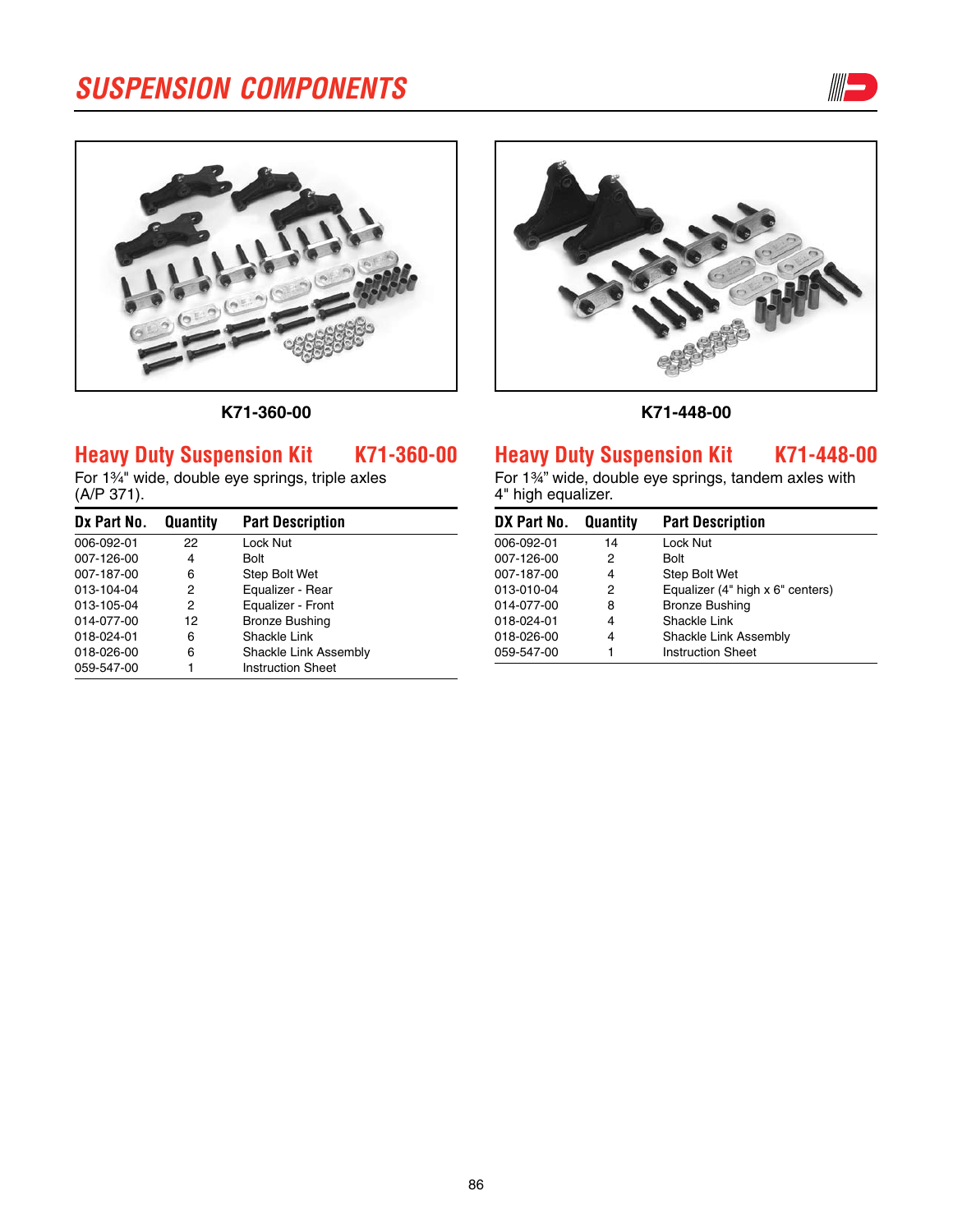





# **Heavy Duty Suspension Kit K71-449-00**

For 1<sup>3/4</sup>" wide, double eye springs, tandem axles with 35" axle spacing.

| DX Part No. | Quantity | <b>Part Description</b>                |
|-------------|----------|----------------------------------------|
| 006-092-01  | 14       | Lock Nut                               |
| 007-126-00  | 2        | Bolt                                   |
| 007-187-00  | 4        | Step Bolt Wet                          |
| 013-122-04  | 2        | Equalizer (2.88" high x 7.67" centers) |
| 014-077-00  | 8        | <b>Bronze Bushing</b>                  |
| 018-024-01  | 4        | Shackle Link                           |
| 018-026-00  | 4        | Shackle Link Assembly                  |
| 059-547-00  |          | <b>Instruction Sheet</b>               |



**k71-453-00**

# **Heavy Duty Suspension Kit K71-453-00**

For 1<sup>3/4"</sup> wide, double eye springs, triple axles with 35" axle spacing.

| DX Part No. | Quantity | <b>Part Description</b>         |
|-------------|----------|---------------------------------|
| 006-092-01  | 22       | Lock Nut                        |
| 007-126-00  | 4        | Bolt                            |
| 007-187-00  | 6        | Step Bolt Wet                   |
| 013-122-04  | 2        | Rear Equalizer, Bronzed Bushed  |
| 013-126-04  | 2        | Front Equalizer, Bronzed Bushed |
| 014-077-00  | 12       | <b>Bronze Bushing</b>           |
| 018-024-01  | 6        | Shackle Link                    |
| 018-026-00  | 6        | Shackle Link Assembly           |
| 059-547-00  | 1        | <b>Instruction Sheet</b>        |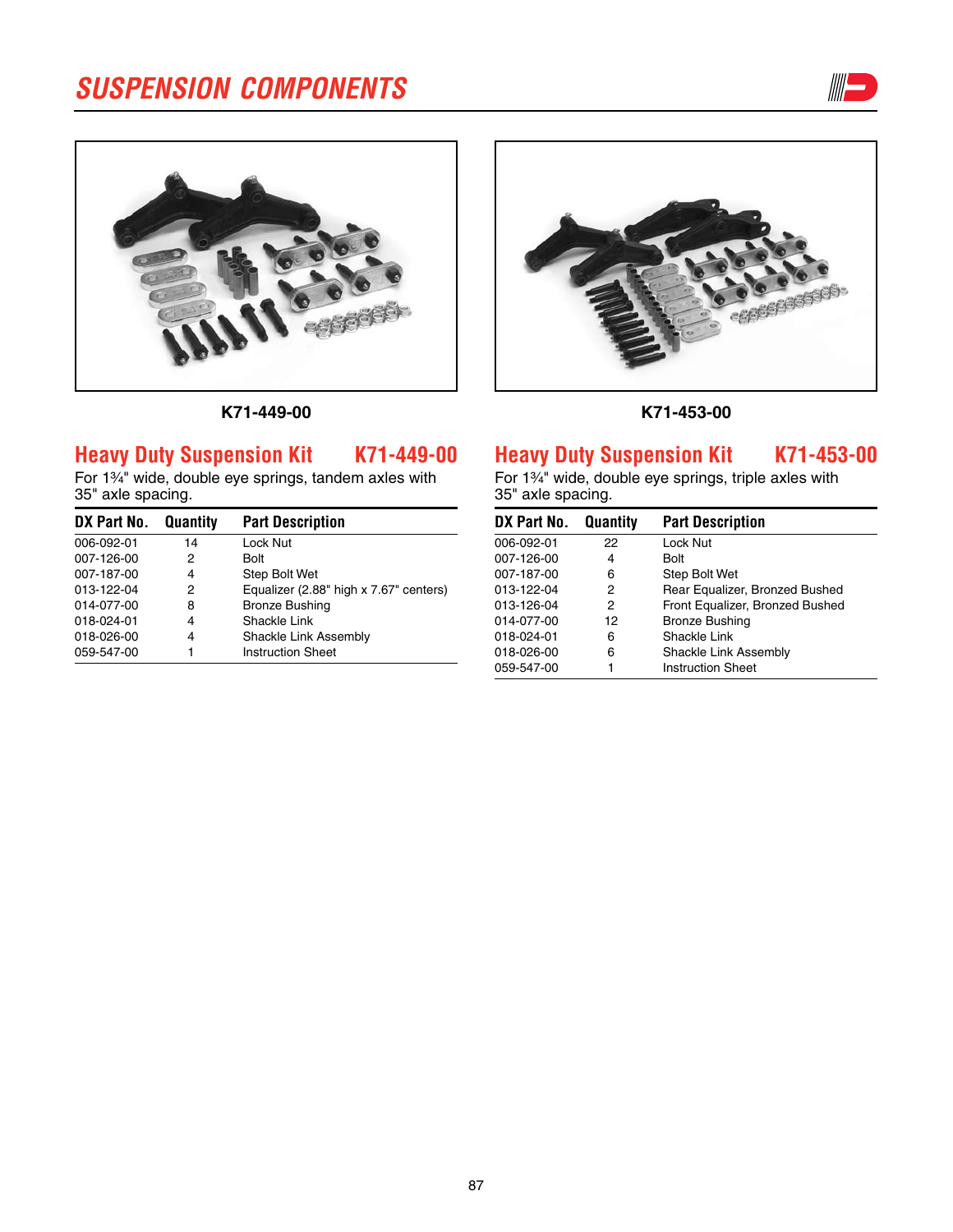



**k71-403-00**

# **Suspension Kit K71-403-00**

For 1<sup>3</sup>/<sub>4</sub>" wide, double eye springs, single axle (A/P 122).

| DX Part No. | Quantity | <b>Part Description</b> |
|-------------|----------|-------------------------|
| 006-092-01  | 6        | Nut                     |
| 007-126-00  | 2        | Bolt                    |
| 018-012-00  | 2        | Shackle Link            |
| 018-021-00  | 2        | Shackle Link Assembly   |



**k71-401-00**

### **Suspension Kit K71-401-00**

For 1<sup>3</sup>/<sub>4</sub>" wide, double eye springs, tandem axles (A/P 233).

| DX Part No. | Quantity | <b>Part Description</b> |
|-------------|----------|-------------------------|
| 006-092-01  | 14       | Nut                     |
| 007-126-00  | 6        | <b>Bolt</b>             |
| 013-104-02  | 2        | Equalizer               |
| 018-011-00  | 4        | Shackle Link            |
| 018-020-00  | 4        | Shackle Link Assembly   |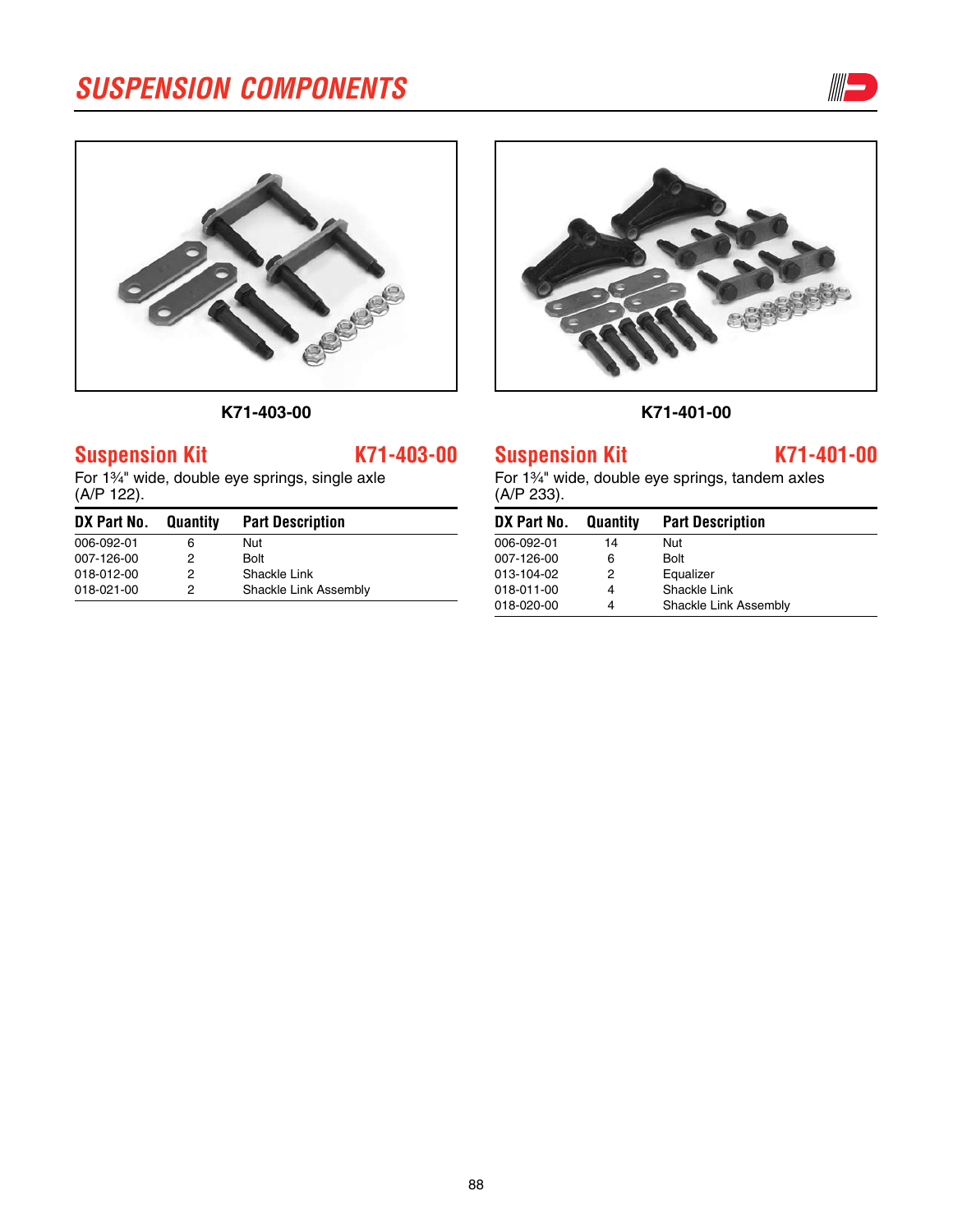



### **k71-402-00**

### **k71-652-00**

# **E-Z Flex® Suspension Kit K71-652-00**

For axles up to 6000# capacity, double eye springs. 33" axle spacing.

| DX Part No. | Quantity | <b>Part Description</b>  |
|-------------|----------|--------------------------|
| 006-007-01  | 2        | Hex Lock Nut             |
| 006-092-01  | 12       | Flange Lock Nut          |
| 007-003-01  | 2        | Shackle Bolt             |
| 007-187-00  | 4        | Step Bolt Wet            |
| 013-143-03  | 2        | Equalizer Assembly       |
| 014-077-00  | 8        | <b>Bronze Bushing</b>    |
| 018-024-01  | 4        | Shackle Link             |
| 018-026-00  | 4        | Shackle Link Assembly    |
| 059-867-00  |          | <b>Instruction Sheet</b> |

## **Suspension Kit K71-402-00**

For 1<sup>3</sup>/<sub>4</sub>" wide, double eye springs, triple axles (A/P 335).

| DX Part No. | Quantity | <b>Part Description</b> |
|-------------|----------|-------------------------|
| 006-092-01  | 24       | Nut                     |
| 007-126-00  | 10       | <b>Bolt</b>             |
| 013-104-02  | 2        | Equalizer, Rear         |
| 013-105-02  | 2        | Equalizer, Front        |
| 018-011-00  | 6        | Shackle Link            |
| 018-020-00  | 6        | Shackle Link Assembly   |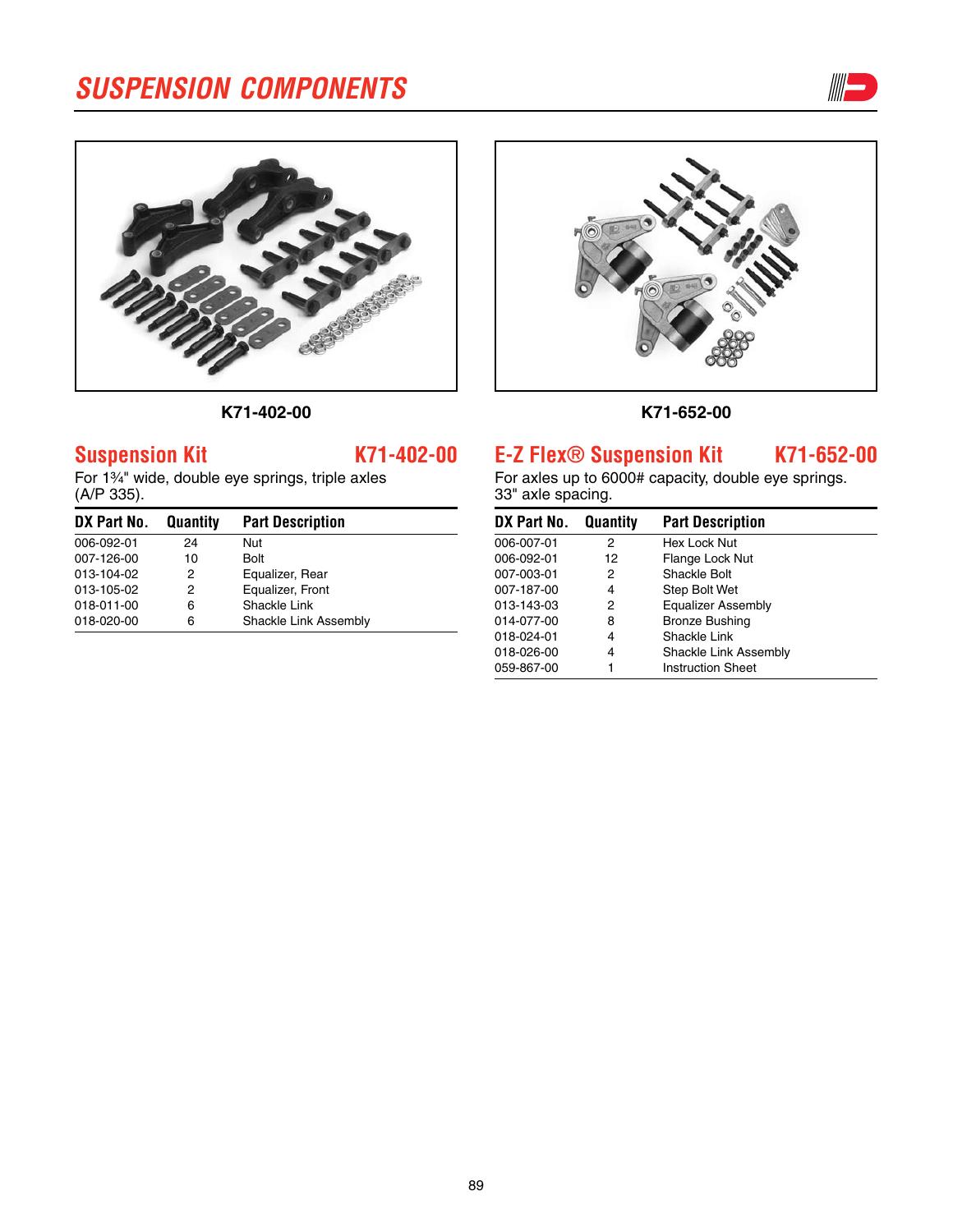





**K71-654-00**

# **E-Z Flex® Suspension Kit K71-653-00**

**k71-653-00**

For axles up to 8000# capacity, double eye springs. 35" axle spacing.

| DX Part No. | Quantity | <b>Part Description</b>  |
|-------------|----------|--------------------------|
| 006-007-01  | 2        | Hex Lock Nut             |
| 006-092-01  | 12       | Flange Lock Nut          |
| 007-003-01  | 2        | Shackle Bolt             |
| 007-187-00  | 4        | Step Bolt Wet            |
| 013-144-03  | 2        | Equalizer Assembly       |
| 014-077-00  | 8        | <b>Bronze Bushing</b>    |
| 018-024-01  | 4        | Shackle Link             |
| 018-026-00  | 4        | Shackle Link Assembly    |
| 059-867-00  |          | <b>Instruction Sheet</b> |

## **E-Z Flex® Equalizer & Bolts K71-654-00**

For axles up to 6000# capacity, double eye springs. 33"axle spacing.

| DX Part No. | Quantity | <b>Part Description</b>  |
|-------------|----------|--------------------------|
| 006-007-01  | 2        | Hex Lock Nut             |
| 007-003-01  | 2        | Shackle Bolt             |
| 013-143-03  | 2        | Equalizer Assembly       |
| 059-863-00  |          | <b>Instruction Sheet</b> |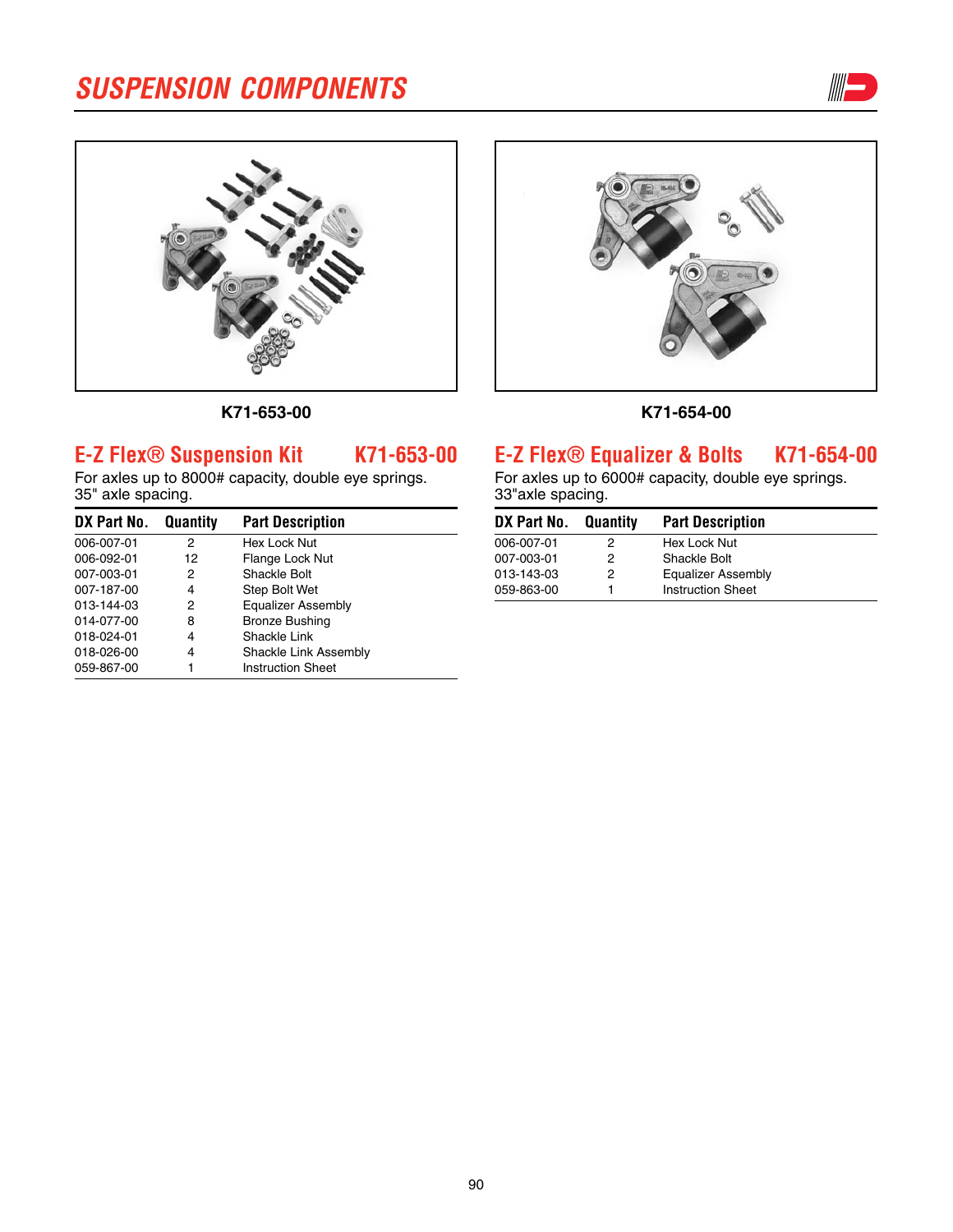



**K71-655-00**

# **E-Z Flex® Equalizer & Bolts K71-655-00**

For axles up to 8000# capacity, double eye springs. 35"axle spacing.

| DX Part No. Quantity |   | <b>Part Description</b>  |
|----------------------|---|--------------------------|
| 006-007-01           | 2 | Hex Lock Nut             |
| 007-003-01           | 2 | Shackle Bolt             |
| 013-144-03           | 2 | Equalizer Assembly       |
| 059-863-00           |   | <b>Instruction Sheet</b> |



**k71-384-00**

## **Over/Under Conversion Kit K71-384-00**

Conversion kit for 2%" tube.

| DX Part No. | Quantity | <b>Part Description</b>  |
|-------------|----------|--------------------------|
| 003-064-00  | 2        | <b>Spring Seat</b>       |
| 006-017-01  | 8        | Nut, Hex                 |
| 006-094-00  | 4        | Nut, Coupling            |
| 011-074-01  | 4        | U-Bolt                   |
| 012-051-02  | 2        | <b>Tie Plate</b>         |
| 059-551-00  |          | <b>Instruction Sheet</b> |

# **Over/Under Conversion Kit K71-385-00**

Conversion kit for 3" tube, 5.2K maximum.

| DX Part No. | Quantity | <b>Part Description</b>  |  |
|-------------|----------|--------------------------|--|
| 003-070-00  | 2        | <b>Spring Seat</b>       |  |
| 006-094-00  | 4        | Nut, Coupling            |  |
| 006-129-01  | 8        | Nut, Hex                 |  |
| 011-017-01  | 4        | U-Bolt                   |  |
| 012-001-02  | 2        | <b>Tie Plate</b>         |  |
| 059-551-00  |          | <b>Instruction Sheet</b> |  |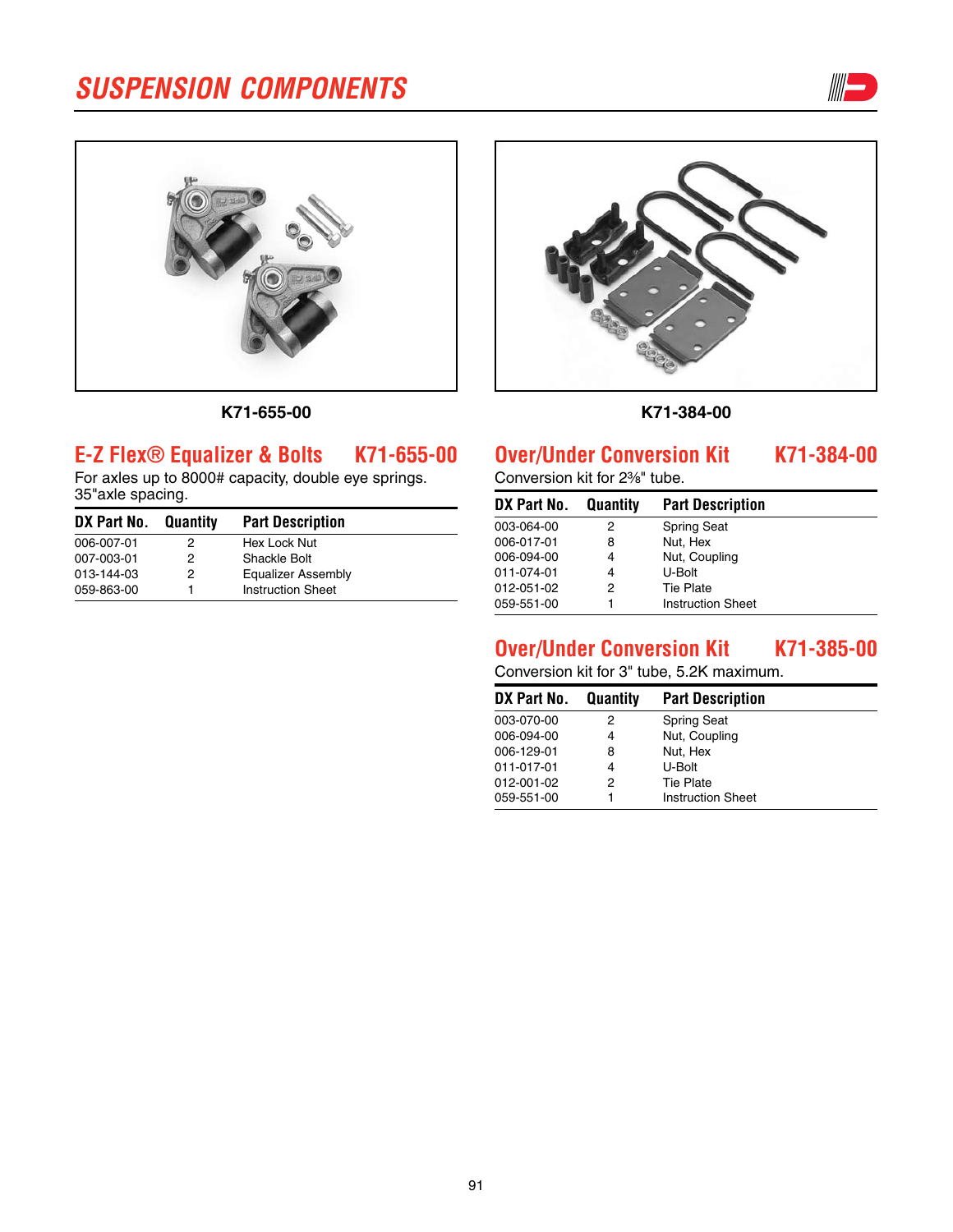



**k71-175-01**

### **Shock Kit K71-175-01**

Fits 2<sup>3</sup>%" and 3" tube for 1.75 wide springs. For one axle.

| DX Part No. Quantity |   | <b>Part Description</b>    |
|----------------------|---|----------------------------|
| 005-115-00           | 4 | $\frac{7}{16}$ " Washer    |
| 005-116-00           | 4 | 1/2" Washer                |
| 012-055-01           | 2 | Tie Plate                  |
| 033-029-00           | 2 | <b>Upper Bracket</b>       |
| 052-003-00           | 2 | Shock Absorber w/bag parts |
| 059-258-00           |   | <b>Instruction Sheet</b>   |



#### **k71-293-00**

**U-Bolts & Nuts Kit K71-391-00**

Replacement for 1.75" axle tube. 3/8-24 UNF.

| DX Part No. Quantity | <b>Part Description</b> |
|----------------------|-------------------------|
| 006-130-01           | Nut                     |
| 011-054-01           | U-Bolt                  |

# **U-Bolts & Nuts Kit K71-293-00**

Replacement for 2<sup>3</sup>/<sub>8</sub>" axle tube. 7/<sub>16</sub>-20 UNF.

| DX Part No. | Quantity | <b>Part Description</b> |
|-------------|----------|-------------------------|
| 006-017-01  | 4        | Nut                     |
| 011-074-01  | ႒        | U-Bolt                  |

# **U-Bolts & Nuts Kit K71-294-00**

Replacement for 3.00" axle tube. 1/2-20 UNF.

| DX Part No. Quantity | <b>Part Description</b> |
|----------------------|-------------------------|
| 006-129-01           | Nut                     |
| 011-017-01           | U-Bolt                  |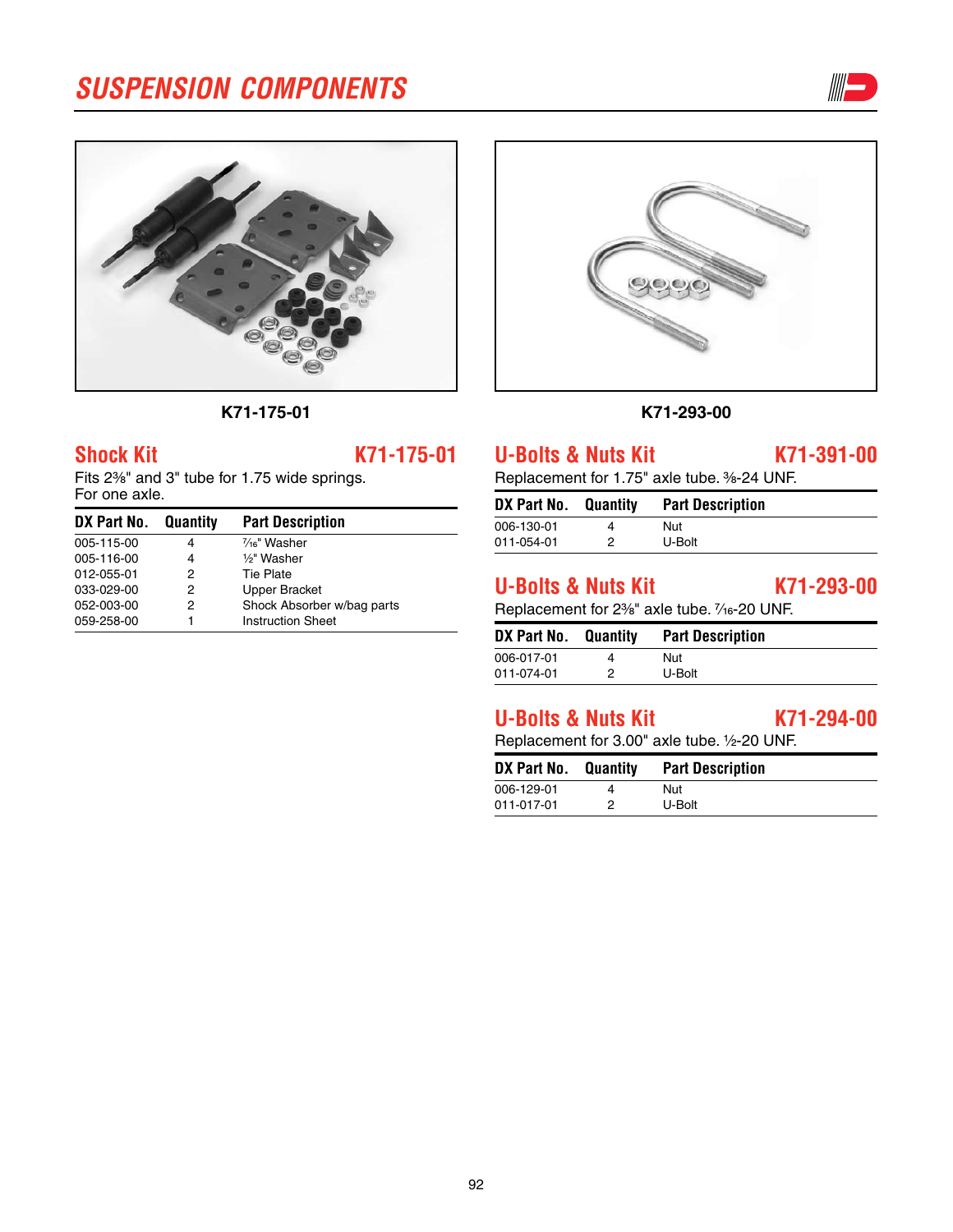



**k71-289-00**

**k71-290-00**

### **Shackle Bolt & Flange K71-290-00 Nut Kit**

2.90 long, 1/<sub>16</sub> - 20 UNF.

| DX Part No. | Quantity | <b>Part Description</b> |
|-------------|----------|-------------------------|
| 006-092-01  |          | <b>Flange Nut</b>       |
| 007-126-01  | 2        | <b>Bolt</b>             |
|             |          |                         |

## **Shackle Link K71-288-00**

2.25 hole to hole, 3.50 long. Use with shackle bolt kit K71-290-00.

| DX Part No. Quantity |   | <b>Part Description</b> |
|----------------------|---|-------------------------|
| 018-011-01           | Δ | Shackle Link            |
|                      |   |                         |

## **Shackle Link K71-289-00**

3.12 hole to hole, 4.38 long. Use with shackle bolt kit K71-290-00.

| DX Part No. Quantity | <b>Part Description</b> |
|----------------------|-------------------------|
| 018-012-01           | Shackle Link            |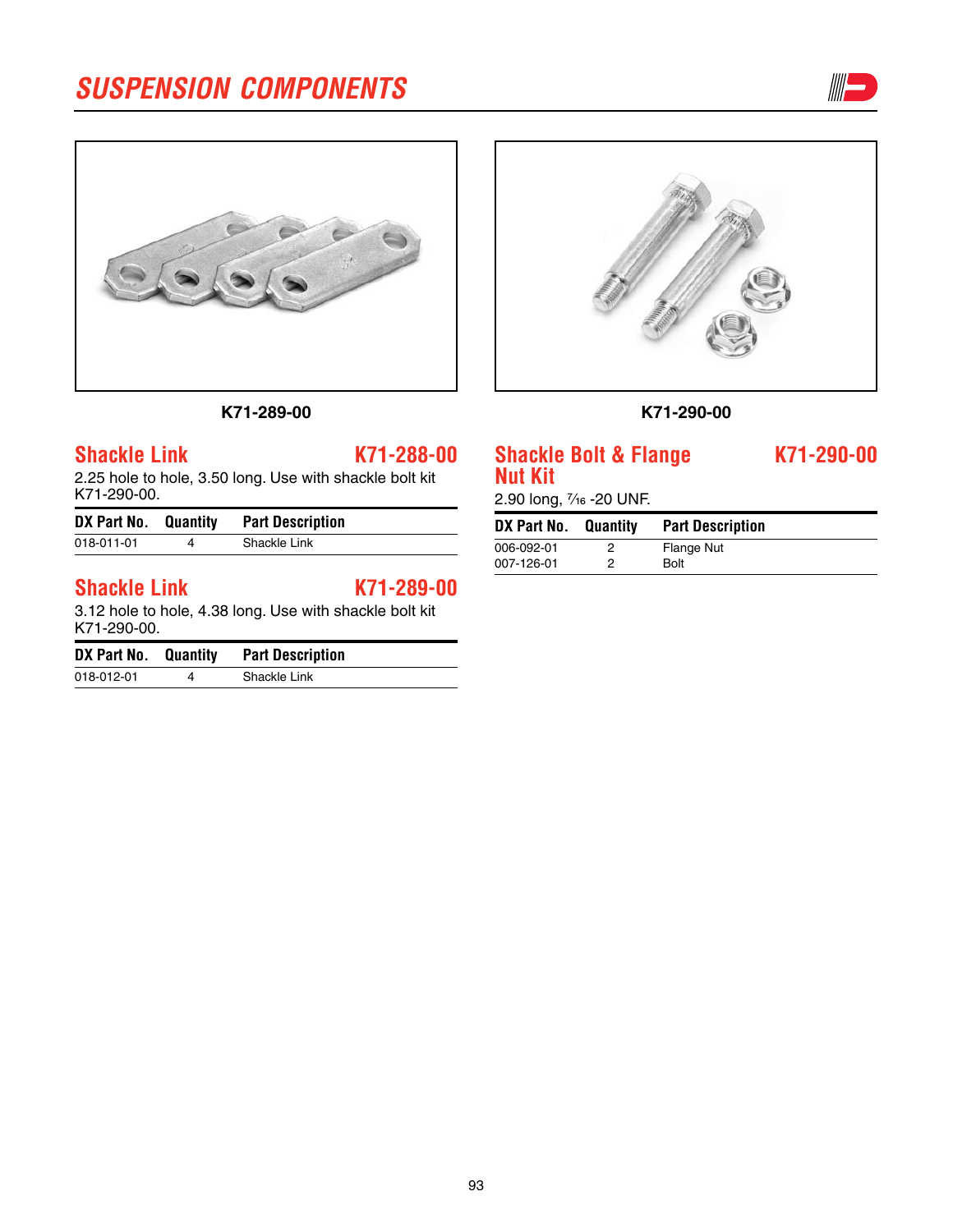





### **k71-372-00**

## **Rubber Spring Eye Bushing K71-370-00** Fits Dexter 10K-15K axles. **DX Part No. Quantity Part Description** 014-069-00 1 Spring Eye Bushing **Rubber Equalizer Bushing K71-371-00** Fits Dexter 8K-9K axles.

**k71-370-00**

| DX Part No. Quantity | <b>Part Description</b> |
|----------------------|-------------------------|
| 014-074-00           | Equalizer Bushing       |

## **Rubber Equalizer Bushing K71-372-00**

Fits Dexter 10K-15K axles.

| DX Part No. Quantity | <b>Part Description</b>  |  |
|----------------------|--------------------------|--|
| 014-070-00           | <b>Equalizer Bushing</b> |  |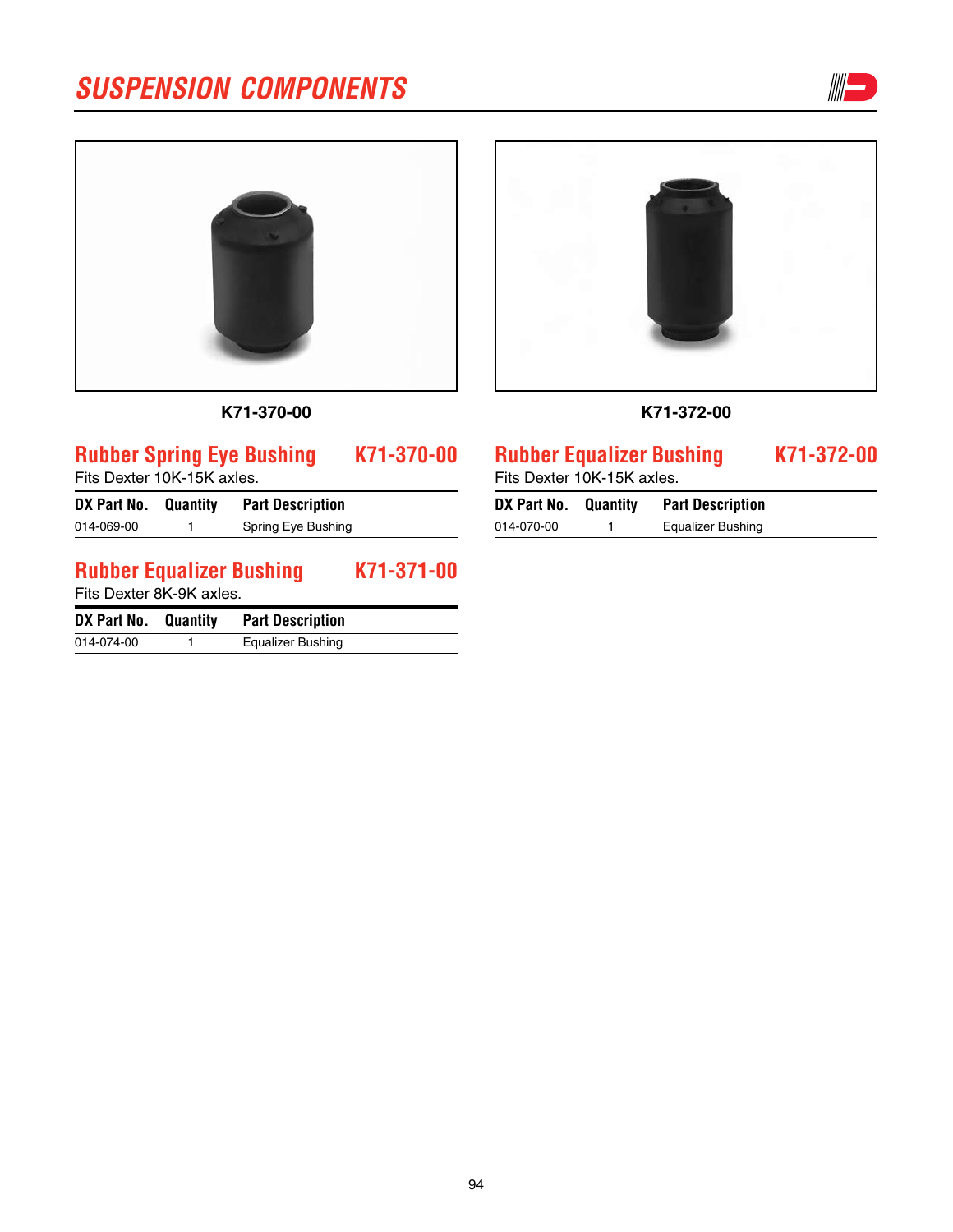



**k71-366-00**

## **Slipper Spring Kit K71-365-00**

For 2" wide slipper springs for 33.5" axle spacing (A/P 202).

| DX Part No. | Quantity | <b>Part Description</b> |  |
|-------------|----------|-------------------------|--|
| 006-007-00  | 4        | Spring Eye Bolt Nut     |  |
| 006-011-00  | 4        | Keeper Bolt Nut         |  |
| 006-111-00  | 2        | <b>Equalizer Nut</b>    |  |
| 007-001-01  | 2        | <b>Equalizer Bolt</b>   |  |
| 007-007-00  | 4        | Keeper Bolt             |  |
| 007-017-00  | 4        | Spring Eye Bolt         |  |
| 013-004-00  | 2        | Equalizer               |  |

# **Slipper Spring Kit K71-366-00**

For 2" wide slipper springs for 36" axle spacing (A/P 216).

| DX Part No. | Quantity | <b>Part Description</b> |  |
|-------------|----------|-------------------------|--|
| 006-007-00  | 4        | Spring Eye Bolt Nut     |  |
| 006-011-00  | 4        | Keeper Bolt Nut         |  |
| 006-111-00  | 2        | <b>Equalizer Nut</b>    |  |
| 007-001-01  | 2        | Equalizer Bolt          |  |
| 007-007-00  | 4        | Keeper Bolt             |  |
| 007-017-00  | 4        | Spring Eye Bolt         |  |
| 013-044-01  | 2        | Equalizer               |  |





## **Bronze Bushing K71-291-00**

For spring eye and equalizer. 1.74 long, .575 ID, .698 OD.

| DX Part No. Quantity | <b>Part Description</b> |
|----------------------|-------------------------|
| 014-077-00           | <b>Bronze Bushing</b>   |



#### **k71-292-00**

# **Grease Fitting K71-292-00**

1/4-28 for .230/.235 dia.hole. Fits E-Z Lube® spindles, shackle and hanger bolts.

| DX Part No. Quantity | <b>Part Description</b> |
|----------------------|-------------------------|
| 061-007-00           | Grease Fitting          |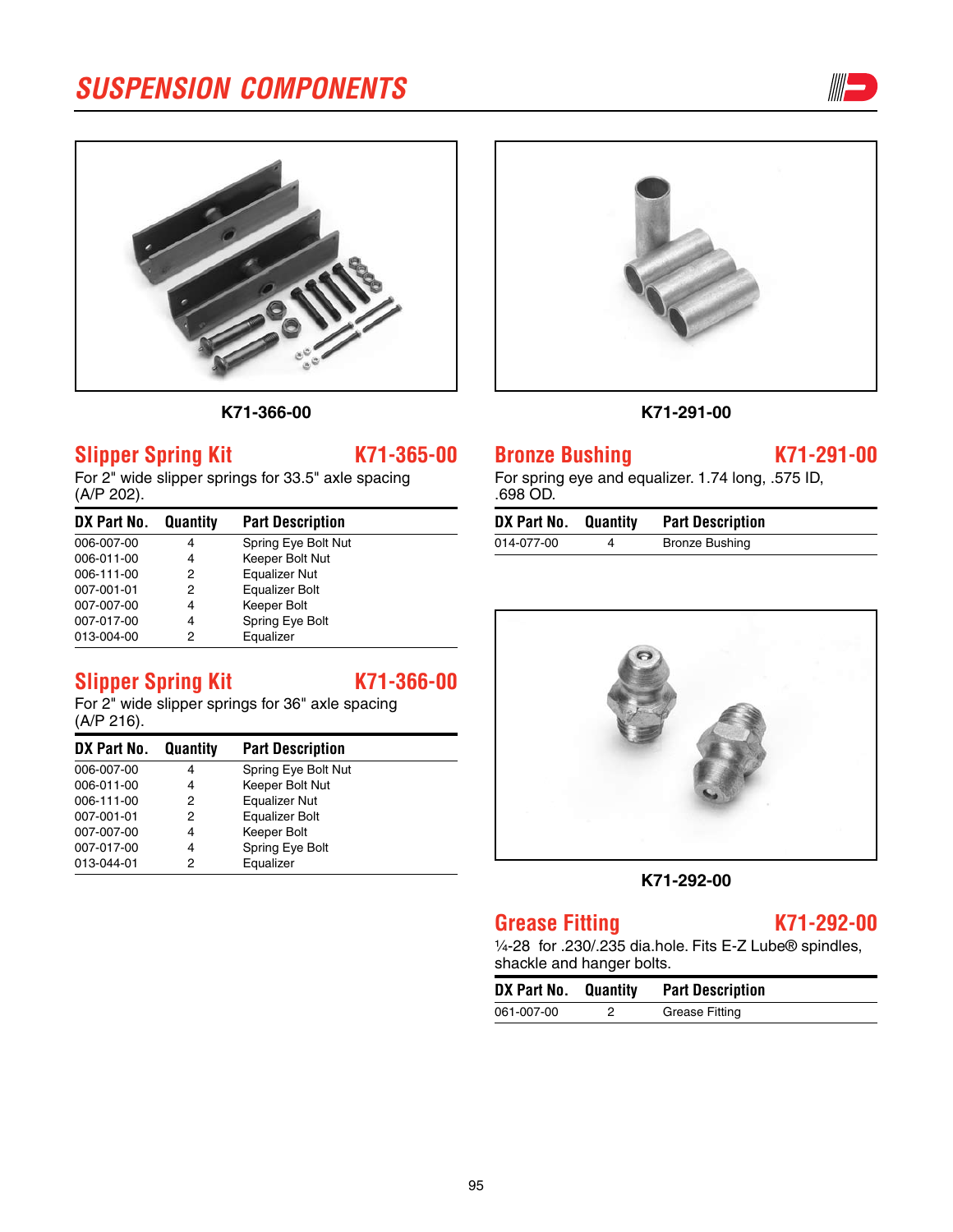



### **k71-632-01**

## **Air Control Kit K71-632-01**

For tandem Dexter Airflex® axles.

| DX Part No. | Quantity | <b>Part Description</b>                       |
|-------------|----------|-----------------------------------------------|
| 007-265-00  |          | Bolt, 1/4-20 x 31/4"                          |
| 033-085-00  |          | Spacer                                        |
| 034-286-00  |          | 18 ft. Air Line Tubing, 1/4"                  |
| 034-287-00  |          | Linkage Pack (links, bolts, nuts,<br>washers) |
| 034-288-00  | 2        | 8 ft. Air Line Tubing, 3/8"                   |
| 034-289-00  |          | <b>Height Control Valve</b>                   |
| 034-290-00  |          | Push-to-Connect Tee Fitting                   |
| 034-291-00  | 2        | Push-to-Connect Elbow Fitting                 |
| 034-292-00  | 2        | Push-to-Connect Branch Tee Fitting            |
| 059-858-00  |          | <b>Instruction Sheet</b>                      |
| n/a         | 6        | Nylon Tie Wrap                                |

Replacement parts that are not available should be obtained locally.



#### **k71-632-02**

### **Air compressor & Tank Kit K71-632-02**

For Dexter Airflex**®** axles.

| DX Part No. Quantity |    | <b>Part Description</b>                                                       |
|----------------------|----|-------------------------------------------------------------------------------|
| 034-290-00           | 1  | Push-to-Connect $\frac{1}{4}$ " x $\frac{1}{4}$ " x $\frac{1}{4}$ " T-Fitting |
| 034-293-00           | 1  | Compressor                                                                    |
| 034-294-00           | 1  | 50 Ft. Air Line Tubing 1/4"                                                   |
| 034-295-00           | 1  | Air Tank                                                                      |
| 034-296-00           | 1  | Compressor T-Fitting                                                          |
| 034-297-00           | 2  | Push-to-Connect 1/4" NPT                                                      |
| 034-298-00           | 1  | Pressure Switch                                                               |
| 034-302-00           | 1  | <b>Manual Inflation Valve</b>                                                 |
| 034-303-00           | 1  | <b>Tank Drain Cock</b>                                                        |
| 034-310-00           | 1  | <b>Check Valve</b>                                                            |
| 059-859-00           | 1  | <b>Instruction Sheet</b>                                                      |
| n/a                  | 1  | Female Spade Terminal                                                         |
| n/a                  | 1  | 1/4" NPT Pipe Plug                                                            |
| n/a                  | 4  | %"-16 x 1" Hex Bolt                                                           |
| n/a                  | 4  | 3%"-16 Flanged Nut                                                            |
| n/a                  | 4  | %" Flat Washer                                                                |
| n/a                  | 3  | 10-32 x 1" Machine Screw                                                      |
| n/a                  | 3  | 10-32 Nylon Lock Nut                                                          |
| n/a                  | 6  | 3/16" Flat Washer                                                             |
| n/a                  | 1  | 15 ft. 16 Gage Wire                                                           |
| n/a                  | 1  | Quick-Splice Connector                                                        |
| n/a                  | 1  | Fuse Holder                                                                   |
| n/a                  | 1  | 20 Amp Blade Fuse                                                             |
| n/a                  | 12 | Nylon Tie Wrap                                                                |

Replacement parts that are not available should be obtained locally.